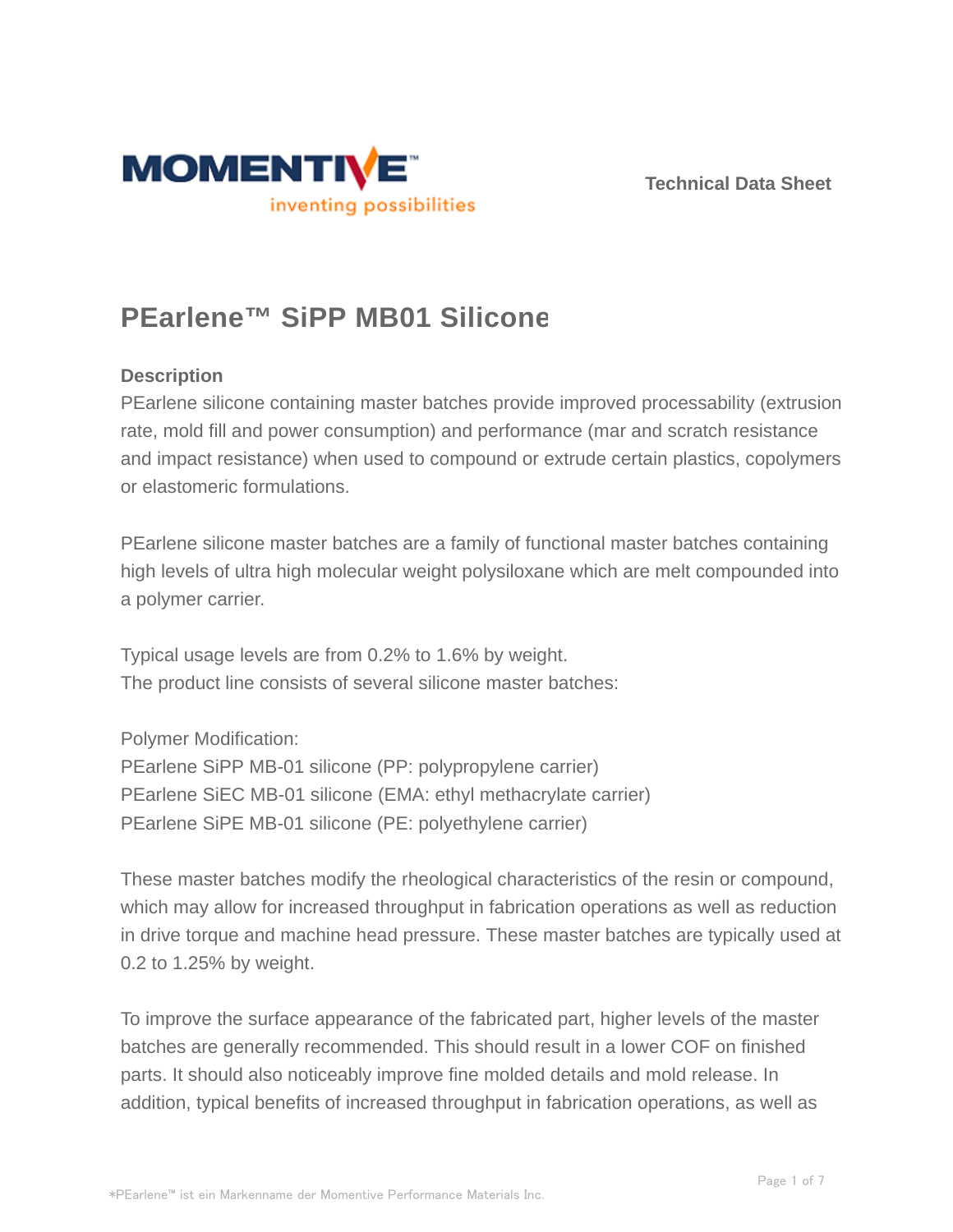reduction in drive torque and head pressure, may allow for a savings in manufacturing variable costs.

Select the carrier compatible with your formulation or check with Momentive Performance Materials for detailed information.

## **Key Features and Benefits**

- Excellent curl memory, even in high humidity, for long lasting PEarlene silicone containing master batches:
- Improved lubricity of fabricated part
- Improved mar resistance
- Improved scratch resistance
- Improved impact resistance
- Increased fabrication line throughput
- Reduced extrusion drive load
- Reduced extruder head pressure
- Increased time between cleanup of extruder, die and mold
- Reduced energy usage in processing

## **Typical Physical Properties**

| Form                              | Uniform, free flowing pellets                                                                                  |  |  |
|-----------------------------------|----------------------------------------------------------------------------------------------------------------|--|--|
| Description                       | Off white, free from foreign materials                                                                         |  |  |
| Nominal density (gm/cc) at 20°C   | .94-.96                                                                                                        |  |  |
| MFI (190°C @ 2.16 Kg)             | 18.0 g/10 min(PEarlene SiEC MB-01)<br>13.8 g/10 min(PEarlene SiPE MB-01)<br>9.64 g/10 min(PEarlene SiPP MB-01) |  |  |
| Typical Usage Levels, % by weight | $0.2$ to 1.6                                                                                                   |  |  |
| Active Ingredients, %             | 50 typically (40 on EMA carrier)                                                                               |  |  |
| Boiling Point, °C                 | >300                                                                                                           |  |  |
| Odor                              | <b>Essentially odorless</b>                                                                                    |  |  |
| Solubility in water               | Insoluble                                                                                                      |  |  |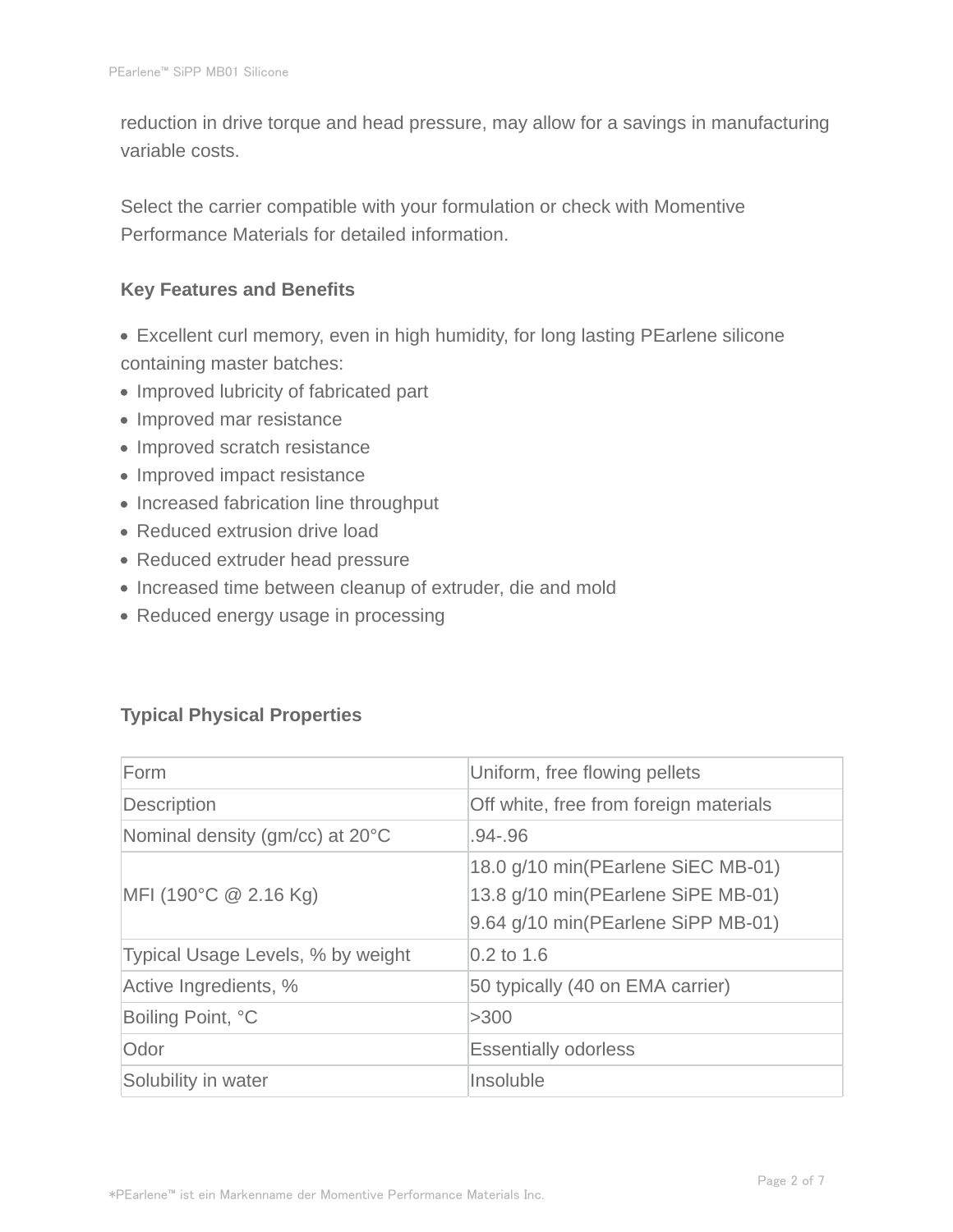| Flashpoint, °C    | $ $ >200 (liquid component) |
|-------------------|-----------------------------|
| Melting Point, °C | 70 (EMA carriers)           |
|                   | $100$ (PE carriers)         |

See MSDS (SDS) and final Technical Bulletin for additional details. Some physical properties may be estimated.

# **Potential Applications**

PEarlene silicone masterbatches may be excellent candidates for consideration in compounding operations and extrusion based fabrication processes including: wire, cable and pipe extrusion; injection and compression molding; blown and cast film; foaming operations (closed and open cell as well as structural); thermoforming; roto molding etc.

These master bathes are believed to be effective in polyolefins (PP, PE and their copolymers, PVC, PS, SAN, Nylon, PC and ABS).

Generally, the PEarlene silicone masterbatches can be added to the resin or compound during the final melt extrusion or fabrication step. The additive must be homogeneously mixed with the resin or compound in the melt process to yield the full cost effective benefit of the additive. Compounds containing PEarlene silicone master batches may be available from your resin or compound supplier.

Compound manufactures can add the masterbatches during continuous or batch melt compounding operations.

Improper mixing or the use of the wrong type or wrong level of additive will not result in the expected performance enhancements.

## **Product Usage**

The PEarlene family of silicone based master batches are free flowing, dry, pelleted materials which may be excellent candidates for consideration in formulating into a variety of resin based compounds. The product contains no halogens. The ultra high molecular weight polysiloxanes have been shown to be effective in various applications. The product is used by blending and/or adding to resin or fully or partially formulated compounds and then melt processed. It is critical that the processing provides a homogenous distribution of the masterbatch in the final resin or compound. The melt processing typically can be accomplished employing the same fabrication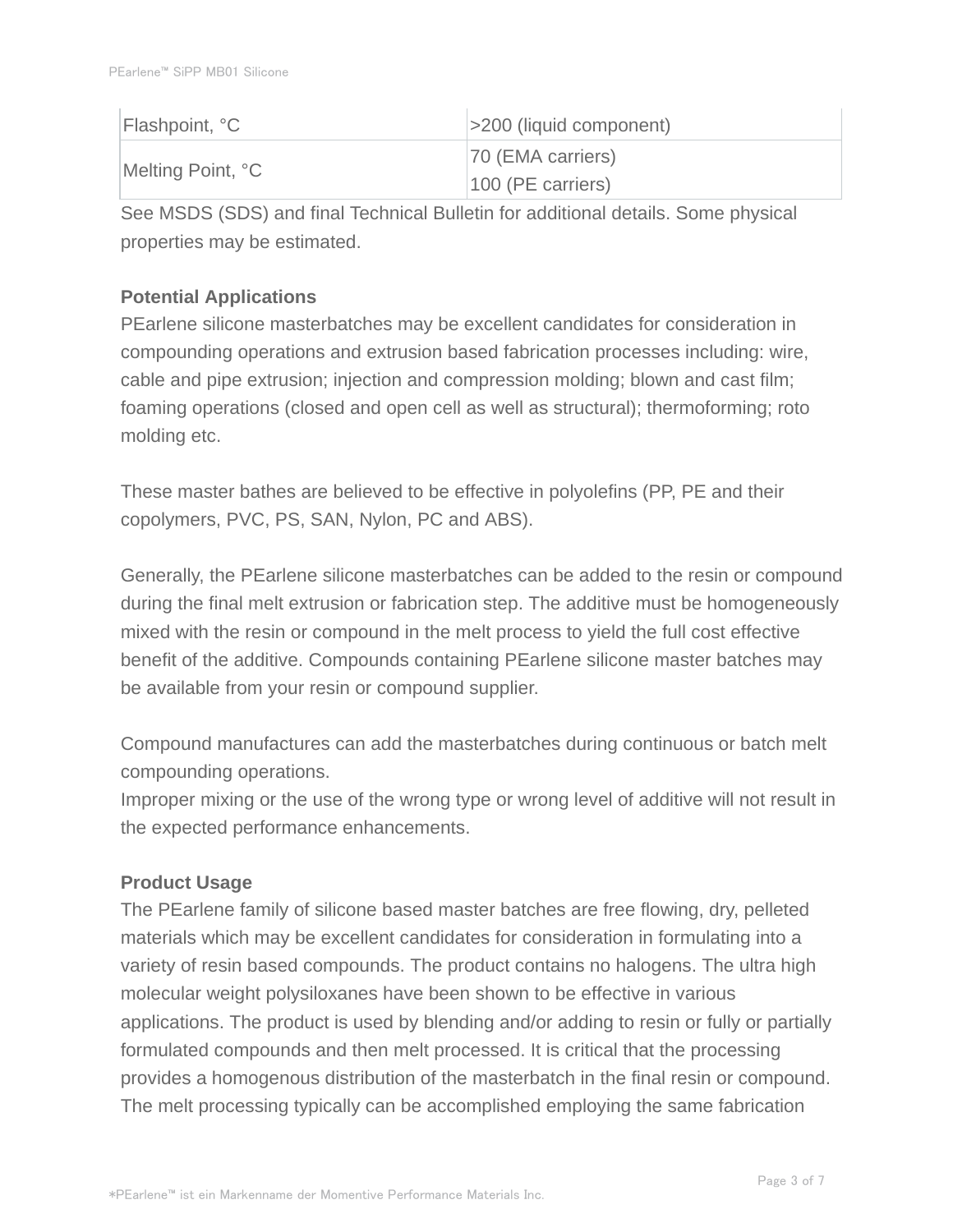conditions normally used for the base compound. Unmodified conventional handling and processing equipment has been used for this step.

The product is essentially odorless and colorless (though some grades are off white). The product will not normally affect the odor or color of the material it is added to especially after final fabrication.

At low addition levels of PEarlene silicone master batches (PEarlene SiPE MB-01 silicone, PEarlene SiPP MB-01 silicone and PEarlene SiEC MB-01 silicone), between 0.2% to 1.25% by weight, the resin and/or compound will typically be rheologically modified which may result in an improvement in flow. This may allow for better mold flow and fill, replication of fine mold details with more precision and easier part release without the need for a separate mold release agent. Parts made with these master batches are generally less subject to warpage. The process should benefit from an increase in throughput and a reduction in machine torque and pressure, and may thereby lower manufacturing variable costs.

With addition of PEarlene silicone master batches (PEarlene SiPE MB-01 silicone, PEarlene SiPP MB-01 silicone and PEarlene SiEC MB-01 silicone) typically the COF of the final part will be improved, the surface finish will be enhanced, and the abrasion resistance and the mar resistance of the fabricated part will be enhanced.

Generally, the tensile and elongation properties of the final products will only be slightly effected by the PEarlene silicone master batches even at the highest recommended level of addition and the impact resistance will be improved especially at low temperatures.

**Patent Status** Standard copy to come

**Product Safety, Handling and Storage** Standard copy to come

# **Processing Recommendations**

The family of PEarlene silicone based masterbatches are added to the formulation and typically processed on conventional equipment under the same processing conditions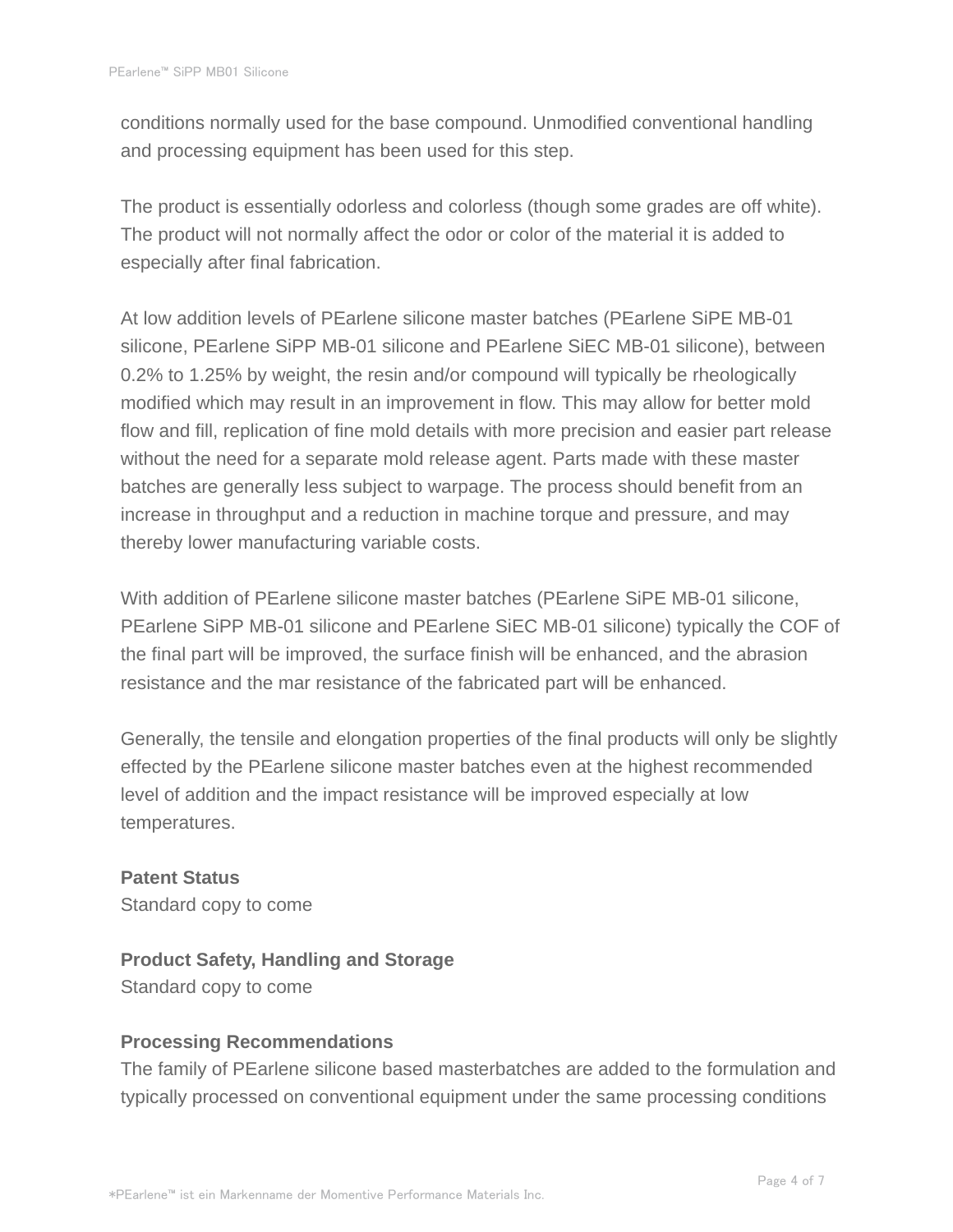recommended for the base resins and/or compounds. No special conditions or process modifications are generally required. However, the PEarlene silicone masterbatches must be melt processed under conditions which will assure a high level of homogeneity in the final product. These ultra high molecular weight based polysiloxane based master batches may prevent screw slippage.

It should be noted that it might be necessary to increase the extrusion speed and reduce machine temperature settings to get the full benefit of the additional throughput which may be available when using these master batches. The process may also benefit from less frequent shut downs for screw, screen, die and tooling cleanup. In addition the cleaning of machine parts will generally require less time and effort. Patent Status Nothing contained herein shall be construed to imply the non existence of any relevant patents or to constitute the permission, inducement or recommendation to practice any invention covered by any patent, without authority from the owner of the patent. Product Safety, Handling and Storage Customers

#### **Limitations**

Standard copy to come

## **Contact Information**

Email commercial.services@momentive.com

## **Telephone**

| <b>Americas</b>      | <b>Latin America</b> | <b>EMEAI- Europe, Middle</b><br>East, Africa & India | <b>ASIA PACIFIC</b> |
|----------------------|----------------------|------------------------------------------------------|---------------------|
| +1 800 295 2392      | <b>Brazil</b>        | <b>Europe</b>                                        | China               |
| Toll free*           | +55 11 4534 9650     | +390510924300                                        | 800 820 0202        |
| +704 805 6946        | <b>Direct Number</b> | Direct number                                        | Toll free           |
| <b>Direct Number</b> |                      |                                                      | +86 21 3860 4892    |
|                      |                      |                                                      | Direct number       |
| *All American        | <b>Mexico</b>        | India, Middle East &                                 | Japan               |
| countries            | +52 55 2169 7670     | <b>Africa</b>                                        | +81 3 5544 3111     |
|                      | <b>Direct Number</b> | + 91 44 71212207                                     | Direct number       |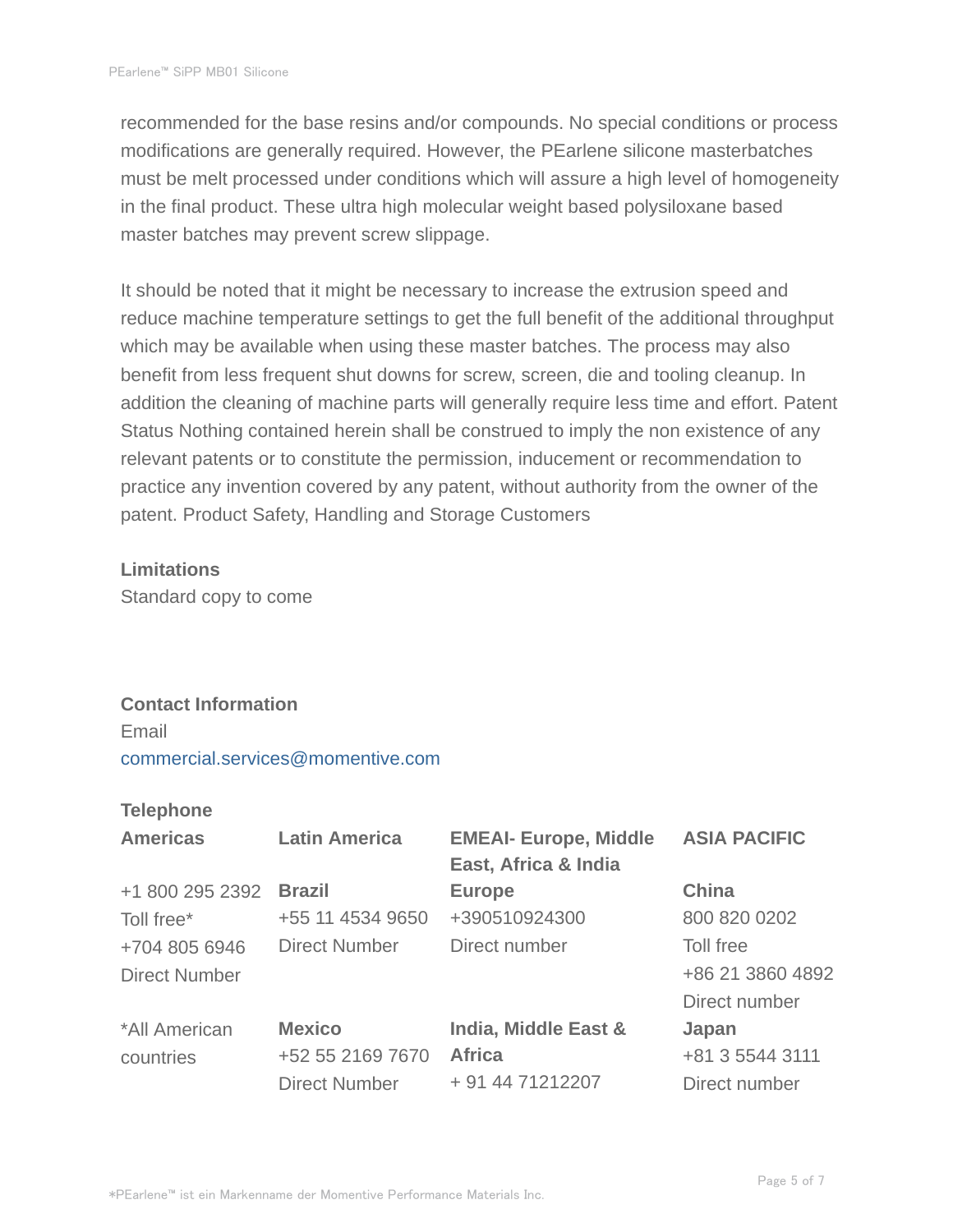Direct number\* **\*All Middle Eastern countries, Africa, India, Korea** +82 2 6201 4600

For literature and technical assistance, visit our website at: www.momentive.com

#### **DISCLAIMER:**

**THE MATERIALS, PRODUCTS AND SERVICES OF MOMENTIVE PERFORMANCE MATERIALS INC. AND ITS SUBSIDIARIES AND AFFILIATES (COLLECTIVELY "SUPPLIER"), ARE SOLD SUBJECT TO SUPPLIER'S STANDARD CONDITIONS OF SALE, WHICH ARE INCLUDED IN THE APPLICABLE DISTRIBUTOR OR OTHER SALES AGREEMENT, PRINTED ON THE BACK OF ORDER ACKNOWLEDGMENTS AND INVOICES, AND AVAILABLE UPON REQUEST. ALTHOUGH ANY INFORMATION, RECOMMENDATIONS, OR ADVICE CONTAINED HEREIN IS GIVEN IN GOOD FAITH, SUPPLIER MAKES NO WARRANTY OR GUARANTEE, EXPRESS OR IMPLIED, (i) THAT THE RESULTS DESCRIBED HEREIN WILL BE OBTAINED UNDER END-USE CONDITIONS, OR (ii) AS TO THE EFFECTIVENESS OR SAFETY OF ANY DESIGN INCORPORATING ITS PRODUCTS, MATERIALS, SERVICES, RECOMMENDATIONS OR ADVICE. EXCEPT AS PROVIDED IN SUPPLIER'S STANDARD CONDITIONS OF SALE, SUPPLIER AND ITS REPRESENTATIVES SHALL IN NO EVENT BE RESPONSIBLE FOR ANY LOSS RESULTING FROM ANY USE OF ITS MATERIALS, PRODUCTS OR SERVICES DESCRIBED HEREIN.** Each user bears full responsibility for making its own determination as to the suitability of Supplier's materials, services, recommendations, or advice for its own particular use. Each user must identify and perform all tests and analyses necessary to assure that its finished parts incorporating Supplier's products, materials, or services will be safe and suitable for use under end-use conditions. Nothing in this or any other document, nor any oral recommendation or advice, shall be deemed to alter, vary, supersede, or waive any provision of Supplier's standard Conditions of Sale or this Disclaimer, unless any such modification is specifically agreed to in a writing signed by Supplier. No statement contained herein concerning a possible or suggested use of any material, product, service or design is intended, or should be construed, to grant any license under any patent or other intellectual property right of Supplier covering such use or design, or as a recommendation for the use of such material, product, service or design in the